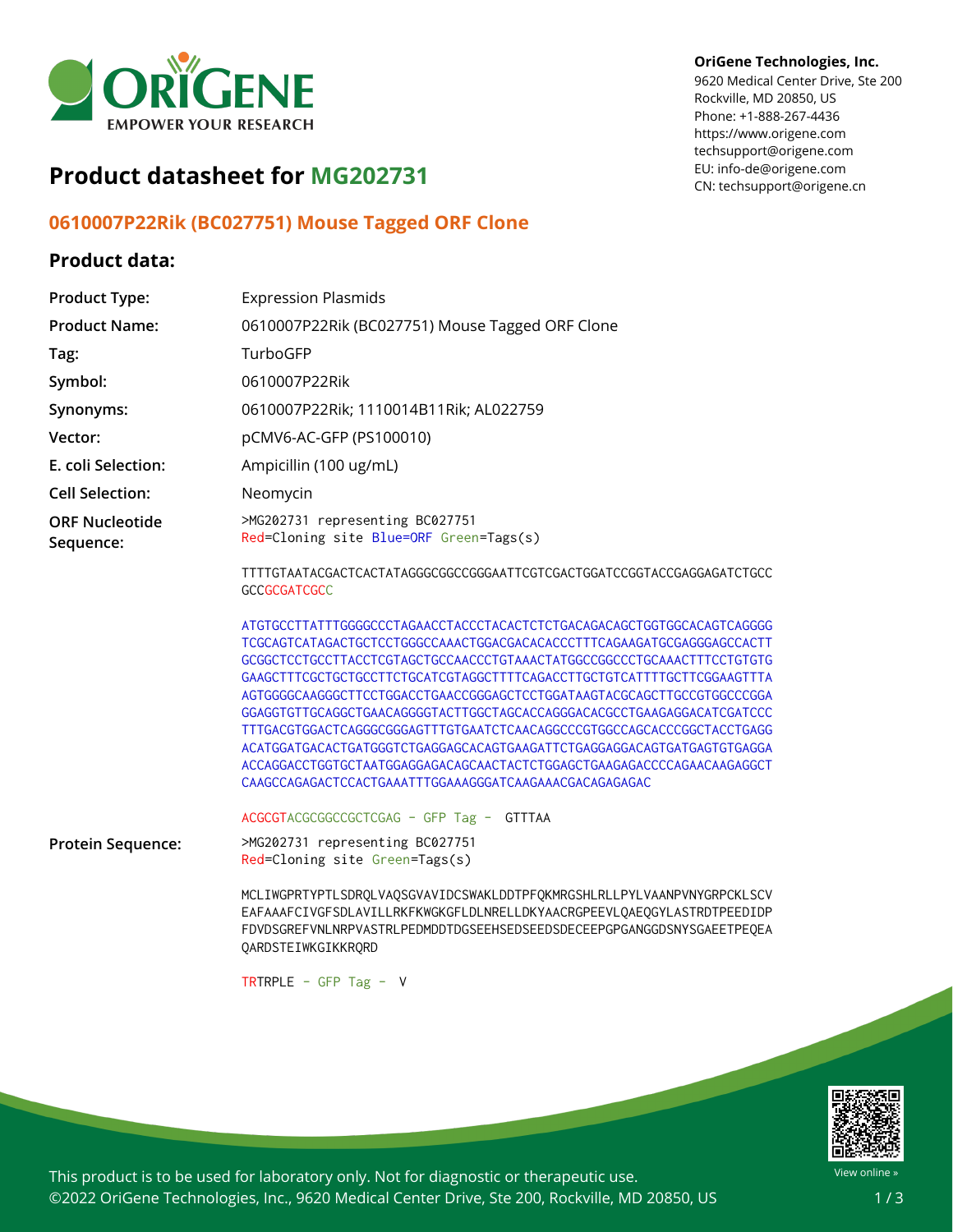

#### **Plasmid Map:**



| ACCN:                  | BC027751                                                                                                                                                                                                                                                                                                                                                                                                                                       |
|------------------------|------------------------------------------------------------------------------------------------------------------------------------------------------------------------------------------------------------------------------------------------------------------------------------------------------------------------------------------------------------------------------------------------------------------------------------------------|
| <b>ORF Size:</b>       | 684 bp                                                                                                                                                                                                                                                                                                                                                                                                                                         |
| <b>OTI Disclaimer:</b> | The molecular sequence of this clone aligns with the gene accession number as a point of<br>reference only. However, individual transcript sequences of the same gene can differ through<br>naturally occurring variations (e.g. polymorphisms), each with its own valid existence. This<br>clone is substantially in agreement with the reference, but a complete review of all prevailing<br>variants is recommended prior to use. More info |
| <b>OTI Annotation:</b> | This clone was engineered to express the complete ORF with an expression tag. Expression<br>varies depending on the nature of the gene.                                                                                                                                                                                                                                                                                                        |

This product is to be used for laboratory only. Not for diagnostic or therapeutic use. ©2022 OriGene Technologies, Inc., 9620 Medical Center Drive, Ste 200, Rockville, MD 20850, US